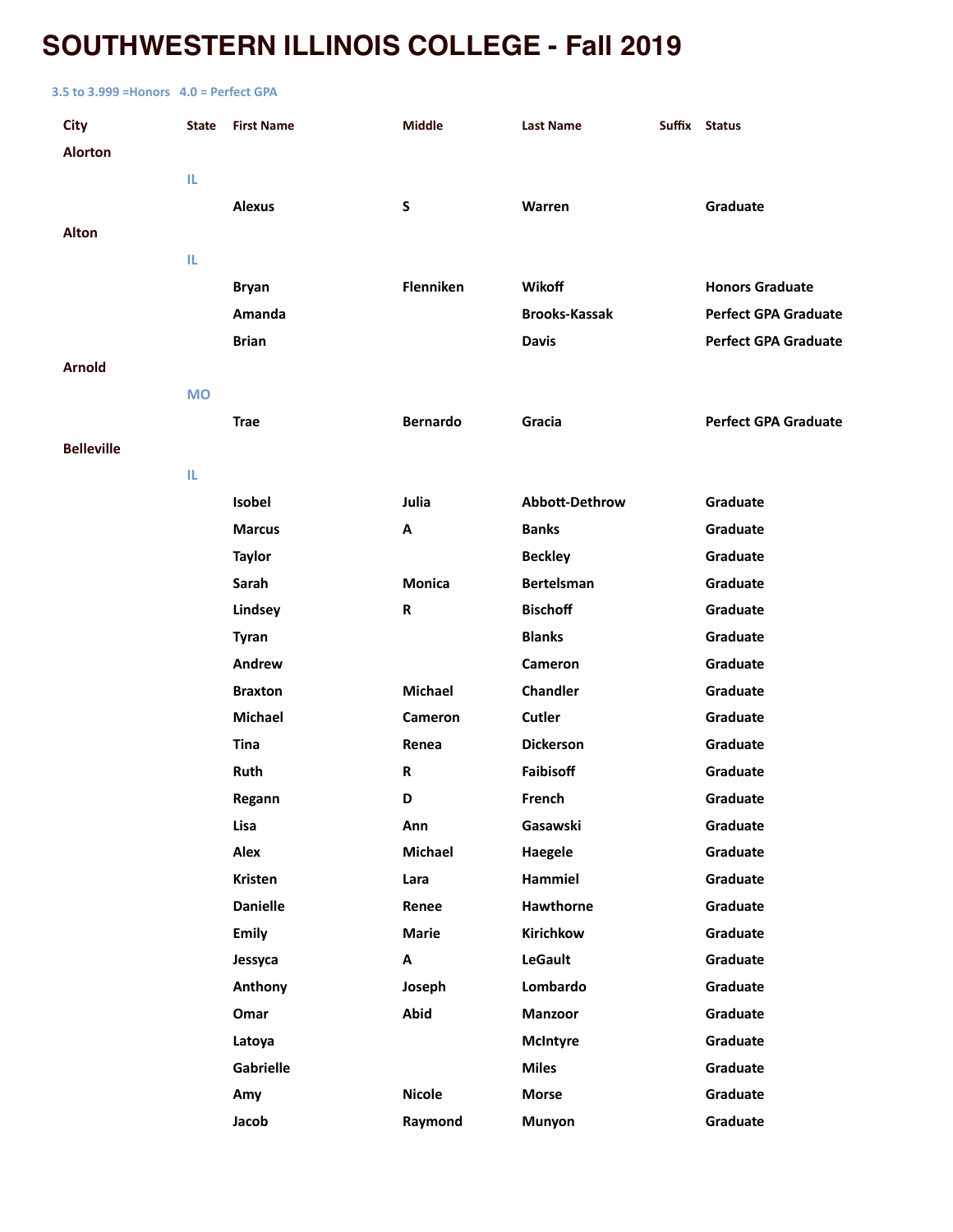| City                 | State | <b>First Name</b> | <b>Middle</b>    | <b>Last Name</b> |    | Suffix Status               |
|----------------------|-------|-------------------|------------------|------------------|----|-----------------------------|
| <b>Belleville</b>    |       |                   |                  |                  |    |                             |
|                      | IL.   |                   |                  |                  |    |                             |
|                      |       | <b>Kevin</b>      | M                | Pons             |    | Graduate                    |
|                      |       | <b>Dwayne</b>     |                  | Rose             | Jr | Graduate                    |
|                      |       | Jason             | L                | Small            |    | Graduate                    |
|                      |       | Heath             | <b>Barlow</b>    | Smith            | Jr | Graduate                    |
|                      |       | Raven             | Cheyanne         | Snowman          |    | Graduate                    |
|                      |       | Leyna             | <b>Marie</b>     | <b>Tayon</b>     |    | Graduate                    |
|                      |       | <b>Derek</b>      | L                | <b>Trower</b>    |    | Graduate                    |
|                      |       | Kody              | Allen            | <b>Turner</b>    |    | Graduate                    |
|                      |       | Craig             | R                | <b>Williams</b>  |    | Graduate                    |
|                      |       | James             | Christopher      | Wilson           |    | Graduate                    |
|                      |       | <b>Denise</b>     | L                | <b>Buettner</b>  |    | <b>Honors Graduate</b>      |
|                      |       | Jansom            |                  | Ghahkenshah      |    | <b>Honors Graduate</b>      |
|                      |       | Codi              | Zachary          | Jones            |    | <b>Honors Graduate</b>      |
|                      |       | Emma              | R                | <b>Kohring</b>   |    | <b>Honors Graduate</b>      |
|                      |       | Susan             |                  | <b>Stripeik</b>  |    | <b>Perfect GPA Graduate</b> |
| <b>Cahokia</b>       |       |                   |                  |                  |    |                             |
|                      | IL.   |                   |                  |                  |    |                             |
|                      |       | Amanda            | <b>Marie</b>     | Origliosso       |    | Graduate                    |
| <b>Campbell Hill</b> |       |                   |                  |                  |    |                             |
|                      | IL.   |                   |                  |                  |    |                             |
|                      |       | <b>Hailey</b>     | <b>Catherine</b> | <b>Nagel</b>     |    | <b>Honors Graduate</b>      |
| Caseyville           |       |                   |                  |                  |    |                             |
|                      | IL.   |                   |                  |                  |    |                             |
|                      |       | Maddelyn          | Shea             | Horvath          |    | Graduate                    |
|                      |       | Chelsea           | D                | Parsley          |    | Graduate                    |
|                      |       | Caleb             | Α                | <b>Trawick</b>   |    | Graduate                    |
|                      |       | Damian            | <b>Michael</b>   | <b>Tucker</b>    |    | Graduate                    |
|                      |       | Kayla             | D                | <b>Descher</b>   |    | <b>Honors Graduate</b>      |
|                      |       |                   |                  |                  |    |                             |

**Megan Jaye Hance Graduate**

## **Clay City**

## **Collinsville**

**IL**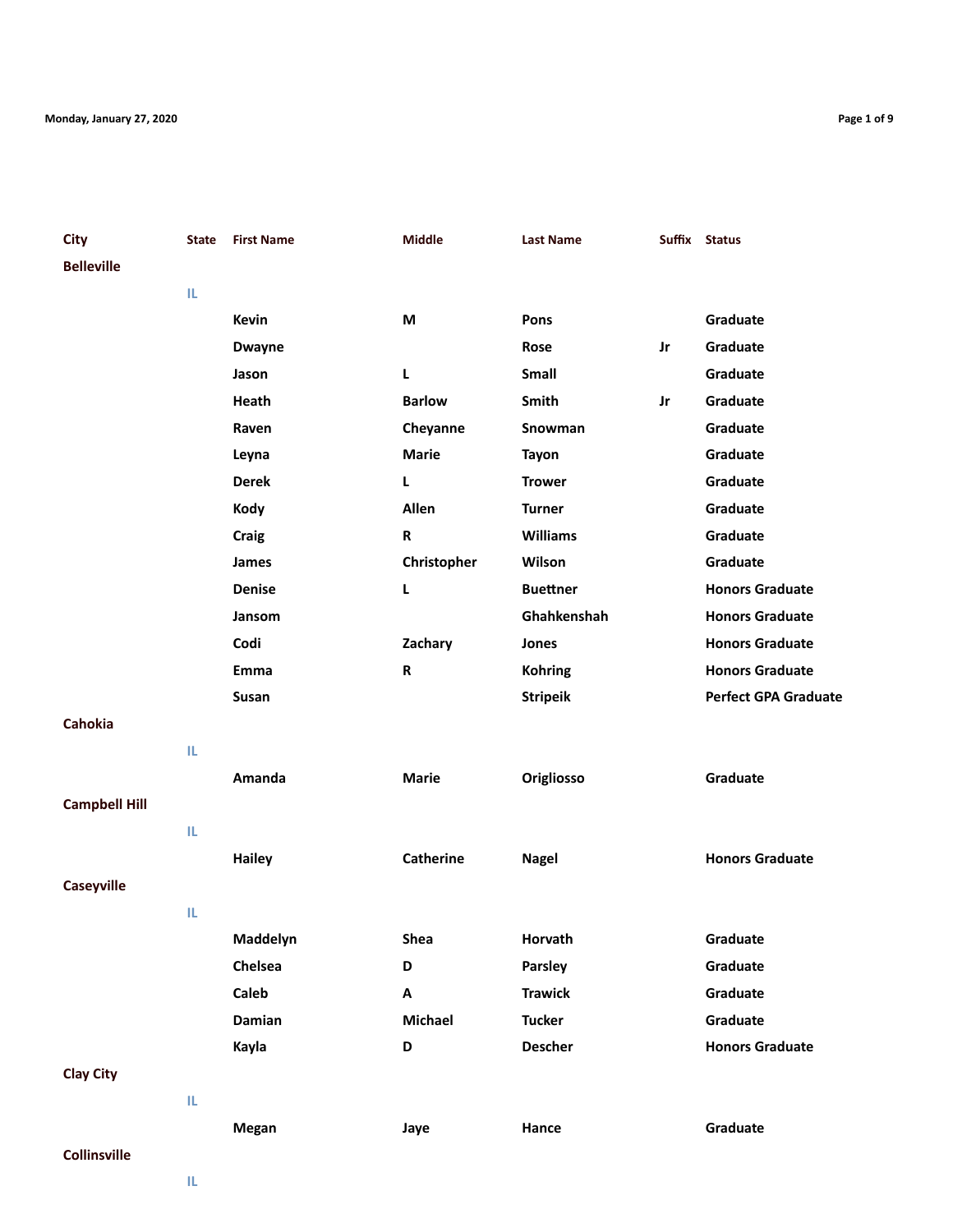| Sachet       |              | <b>Dotson</b> | Graduate               |
|--------------|--------------|---------------|------------------------|
| <b>Megan</b> | Jane         | Jobe          | Graduate               |
| Alexander    | <b>David</b> | Johansen      | Graduate               |
| Hannah       | Jo           | <b>Sims</b>   | Graduate               |
| George       | Anthony      | <b>Boddie</b> | <b>Honors Graduate</b> |
| <b>Tanya</b> | Kay          | Fitch         | <b>Honors Graduate</b> |
|              |              |               |                        |

**Monday, January 27, 2020 Page 2 of 9**

| <b>City</b><br><b>Collinsville</b> | <b>State</b> | <b>First Name</b> | <b>Middle</b> | <b>Last Name</b> | Suffix Status               |
|------------------------------------|--------------|-------------------|---------------|------------------|-----------------------------|
|                                    |              |                   |               |                  |                             |
|                                    | IL.          |                   |               |                  |                             |
|                                    |              | <b>Shane</b>      | Gregory       | Sand             | <b>Honors Graduate</b>      |
|                                    |              | <b>Dakota</b>     | James         | <b>Tostado</b>   | <b>Honors Graduate</b>      |
|                                    |              | <b>Devin</b>      | R             | Luensman         | <b>Perfect GPA Graduate</b> |
| Columbia                           |              |                   |               |                  |                             |
|                                    | IL.          |                   |               |                  |                             |
|                                    |              | <b>Trevor</b>     |               | Coplin           | Graduate                    |
|                                    |              | <b>Natasha</b>    | Cobb          | <b>House</b>     | Graduate                    |
|                                    |              | <b>Dylan</b>      | Jacob         | Jung             | Graduate                    |
|                                    |              | Ryan              | M             | Jung             | Graduate                    |
|                                    |              | Julie             | $\mathbf{L}$  | Leveling         | Graduate                    |
|                                    |              | Amanda            | <b>Marie</b>  | <b>Mounce</b>    | Graduate                    |
|                                    |              | Benjamin          | James         | Mueth            | Graduate                    |
|                                    |              | Caylie            | <b>Marie</b>  | Oglesby          | Graduate                    |
|                                    |              | Justine           | Υ             | Young            | Graduate                    |
|                                    |              | <b>Catherine</b>  |               | Whitworth        | <b>Honors Graduate</b>      |
| <b>Coulterville</b>                |              |                   |               |                  |                             |
|                                    | IL.          |                   |               |                  |                             |
|                                    |              | <b>Brandon</b>    |               | <b>Reeves</b>    | Graduate                    |
| <b>Creal Spring</b>                |              |                   |               |                  |                             |
|                                    | IL.          |                   |               |                  |                             |
|                                    |              | Adam              | $\mathbf K$   | Robertson        | Graduate                    |
| <b>Dupo</b>                        |              |                   |               |                  |                             |
|                                    | IL.          |                   |               |                  |                             |
|                                    |              |                   |               | <b>Ashcraft</b>  | Graduate                    |
|                                    |              | Denna             | M             |                  |                             |
| <b>East Carondelet</b>             |              |                   |               |                  |                             |
|                                    | IL.          |                   |               |                  |                             |
|                                    |              | Ryan              | G             | Schablowsky      | Graduate                    |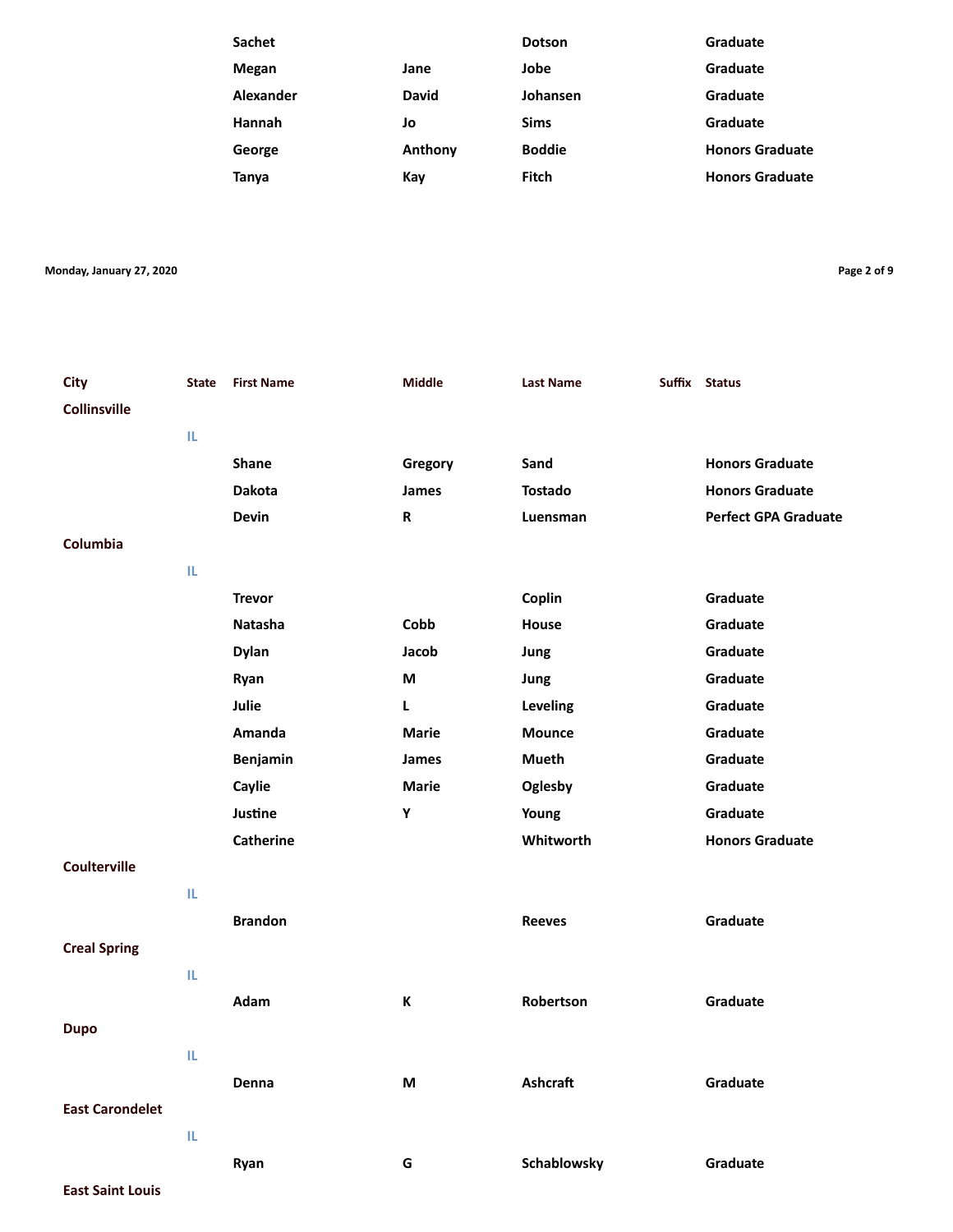|  | m. |  |
|--|----|--|
|  | ۰  |  |
|  |    |  |

|                     |     | Jacquelyn     | т              | <b>Brown</b>   | Graduate               |
|---------------------|-----|---------------|----------------|----------------|------------------------|
|                     |     | Chaya         | <b>Mariana</b> | Cary           | Graduate               |
|                     |     | Jamarco       |                | <b>McCoy</b>   | Graduate               |
|                     |     | Jazmine       | D              | <b>Stacker</b> | Graduate               |
|                     |     | <b>Ruthie</b> | M              | <b>Bean</b>    | <b>Honors Graduate</b> |
| <b>Edwardsville</b> |     |               |                |                |                        |
|                     | IL. |               |                |                |                        |
|                     |     | <b>Blake</b>  | <b>Michael</b> | Takmajian      | Graduate               |
|                     |     | Samuel        |                | Jobe           | <b>Honors Graduate</b> |
|                     |     | <b>Hunter</b> | <b>Michael</b> | Thompson       | <b>Honors Graduate</b> |
|                     |     |               |                |                |                        |

#### **Monday, January 27, 2020 Page 3 of 9**

| <b>City</b><br><b>Ellis Grove</b> | <b>State</b> | <b>First Name</b> | <b>Middle</b>  | <b>Last Name</b>   | Suffix Status               |
|-----------------------------------|--------------|-------------------|----------------|--------------------|-----------------------------|
|                                   | IL.          |                   |                |                    |                             |
|                                   |              | Elayna            | <b>Ellen</b>   | Hasemeyer          | Graduate                    |
| <b>Evansville</b>                 |              |                   |                |                    |                             |
|                                   | IL.          |                   |                |                    |                             |
|                                   |              | Ashley            | N              | <b>Brittingham</b> | Graduate                    |
|                                   |              | <b>Bradley</b>    | <b>Matthew</b> | <b>Schaefer</b>    | Graduate                    |
| <b>Fairmont City</b>              |              |                   |                |                    |                             |
|                                   | IL.          |                   |                |                    |                             |
|                                   |              | Joseline          | G              | <b>Martin</b>      | Graduate                    |
|                                   |              | <b>Tristan</b>    | <b>David</b>   | Ramirez            | Graduate                    |
| <b>Fairview Heights</b>           |              |                   |                |                    |                             |
|                                   | IL.          |                   |                |                    |                             |
|                                   |              | <b>Melony</b>     |                | Allen              | Graduate                    |
|                                   |              | Christian         | <b>Nicole</b>  | <b>Dryden</b>      | Graduate                    |
|                                   |              | <b>Arthur</b>     | Г              | Hampton            | Graduate                    |
|                                   |              | Abrea             | $\mathsf{R}$   | Hopson             | Graduate                    |
|                                   |              | <b>Kristen</b>    | <b>Rita</b>    | Jernigan           | Graduate                    |
|                                   |              | Rachel            | Rae            | Rankin             | Graduate                    |
|                                   |              | Emily             | C              | Reese              | Graduate                    |
|                                   |              | Ethan             | <b>Davis</b>   | <b>Stidham</b>     | Graduate                    |
|                                   |              | <b>Justus</b>     | Allen          | <b>Mercer</b>      | <b>Honors Graduate</b>      |
|                                   |              | <b>Madeline</b>   |                | Vanhoutan          | <b>Honors Graduate</b>      |
|                                   |              | Julia             | L              | <b>Bernett</b>     | <b>Perfect GPA Graduate</b> |

**Gillespie**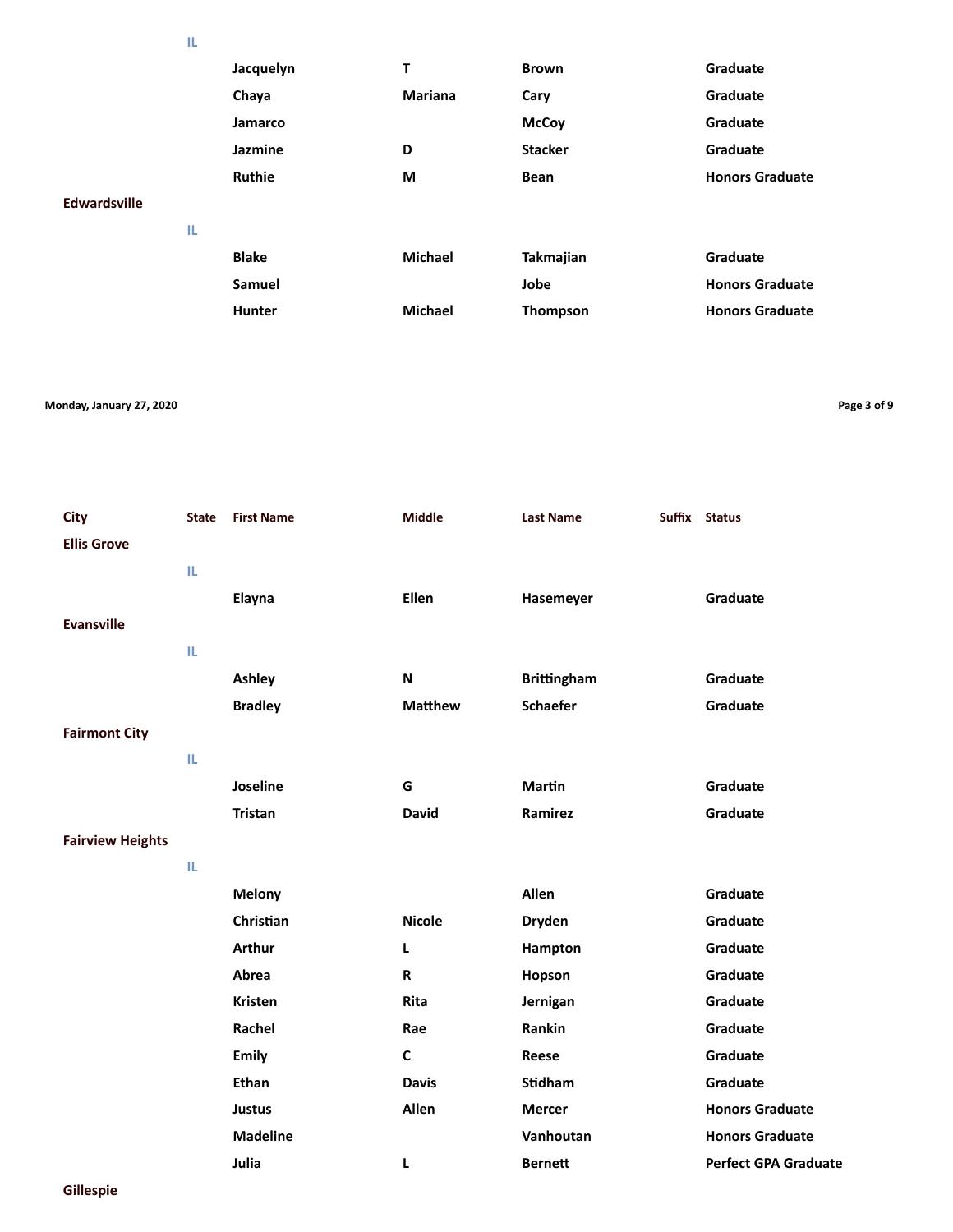**IL**

**Keith Lovejoy Honors Graduate**

### **Granite City**

| I'yauna        | Loren Lachole        | <b>Brown</b>    | Graduate               |
|----------------|----------------------|-----------------|------------------------|
| Mary           | М                    | Cash            | Graduate               |
| Cora           | <b>Elizabeth Mae</b> | <b>Douglas</b>  | Graduate               |
| Eric           | John                 | <b>Koskie</b>   | Graduate               |
| <b>Kenneth</b> | Louis                | Lohman          | Graduate               |
| Heidi          | Lynn Natalia         | <b>Tedder</b>   | Graduate               |
| Joseph         | L                    | <b>Thomason</b> | Graduate               |
| <b>Tabitha</b> | Renee                | Yates           | Graduate               |
| <b>Kurt</b>    |                      | Despagni        | <b>Honors Graduate</b> |
| <b>Richard</b> | A                    | <b>Harrison</b> | <b>Honors Graduate</b> |
| Abigayle       | Jolene               | <b>Noud</b>     | <b>Honors Graduate</b> |
| Paeton         | Leanne               | Pavia           | <b>Honors Graduate</b> |
|                |                      |                 |                        |

**Monday, January 27, 2020 Page 4 of 9**

**City State First Name Middle Last Name Suffix Status Granite City IL Raina E Show Honors Graduate Green Bay WI Samantha Anne Mcgee Honors Graduate Greenville IL Stephen A Schaefer Graduate Highland IL Nicole Marie Kineke Graduate Seth Thomas Schwappach Honors Graduate Dylan Michael Twitty Honors Graduate Skylan Lacy Carroll Perfect GPA Graduate Killeen TX Charles Wesley Clark V Honors Graduate Lebanon**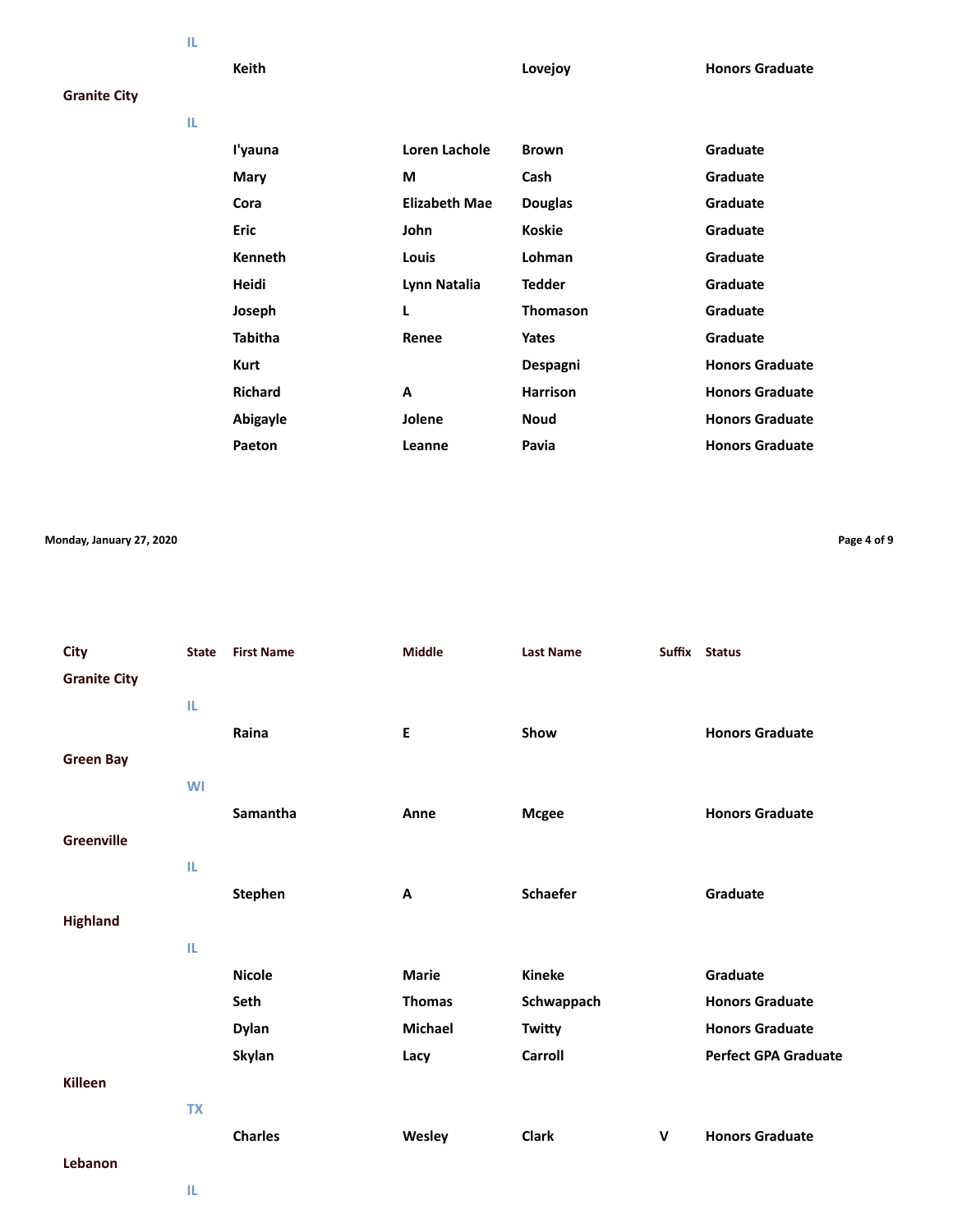|                  |     | Frank          | <b>Edward</b>       | <b>Ketterer</b>  | Ш | <b>Honors Graduate</b>      |
|------------------|-----|----------------|---------------------|------------------|---|-----------------------------|
|                  |     | Lynda          |                     | Ott              |   | <b>Perfect GPA Graduate</b> |
| <b>Marine</b>    |     |                |                     |                  |   |                             |
|                  | IL. |                |                     |                  |   |                             |
|                  |     | Abbey          | Lynn                | Opel             |   | Graduate                    |
| <b>Marissa</b>   |     |                |                     |                  |   |                             |
|                  | IL. |                |                     |                  |   |                             |
|                  |     | <b>Brenda</b>  | M                   | York             |   | <b>Honors Graduate</b>      |
| <b>Maryville</b> |     |                |                     |                  |   |                             |
|                  | IL. |                |                     |                  |   |                             |
|                  |     | Ashley         | Α                   | <b>Briggs</b>    |   | Graduate                    |
|                  |     | <b>Thomas</b>  | $\mathsf E$         | <b>Hawkins</b>   |   | Graduate                    |
|                  |     | Kyle           | Joseph              | <b>Ringering</b> |   | Graduate                    |
|                  |     | Lori           | К                   | <b>Thebeau</b>   |   | Graduate                    |
|                  |     | Joshua         | <b>James Santos</b> | Aclan            |   | <b>Honors Graduate</b>      |
| <b>Mascoutah</b> |     |                |                     |                  |   |                             |
|                  | IL. |                |                     |                  |   |                             |
|                  |     | Christopher    | <b>Douglas</b>      | Anrig            |   | Graduate                    |
|                  |     | <b>Brianne</b> | Christine           | <b>Baldwin</b>   |   | Graduate                    |
|                  |     | <b>Marie</b>   | A                   | <b>Danley</b>    |   | Graduate                    |
|                  |     | Laine          | Elizabeth           | <b>Hopkins</b>   |   | Graduate                    |

**Monday, January 27, 2020 Page 5 of 9**

| City             | <b>State</b> | <b>First Name</b> | <b>Middle</b>  | <b>Last Name</b>    | Suffix | <b>Status</b>          |
|------------------|--------------|-------------------|----------------|---------------------|--------|------------------------|
| <b>Mascoutah</b> |              |                   |                |                     |        |                        |
|                  | TL.          |                   |                |                     |        |                        |
|                  |              | John              | <b>Wills</b>   | <b>Jefferson</b>    | Jr     | Graduate               |
|                  |              | Cory              | <b>Richard</b> | <b>Kraus</b>        |        | Graduate               |
|                  |              | <b>Bailey</b>     | P              | <b>Mokriakow</b>    |        | Graduate               |
|                  |              | Dawson            | <b>Michael</b> | Plab                |        | Graduate               |
|                  |              | Charlie           | Kai            | <b>Shortsleeves</b> |        | <b>Graduate</b>        |
|                  |              | William           |                | <b>Stanforth</b>    |        | Graduate               |
|                  |              | Jessica           | <b>Marie</b>   | <b>Upchurch</b>     |        | Graduate               |
|                  |              | Liv               | <b>Marie</b>   | Wysocki             |        | Graduate               |
|                  |              | Timothy           | Shawn          | <b>McClain</b>      |        | <b>Honors Graduate</b> |
|                  |              | Devon             | A              | Piroska             |        | <b>Honors Graduate</b> |
|                  |              | Konnor            | B              | Poitra              |        | <b>Honors Graduate</b> |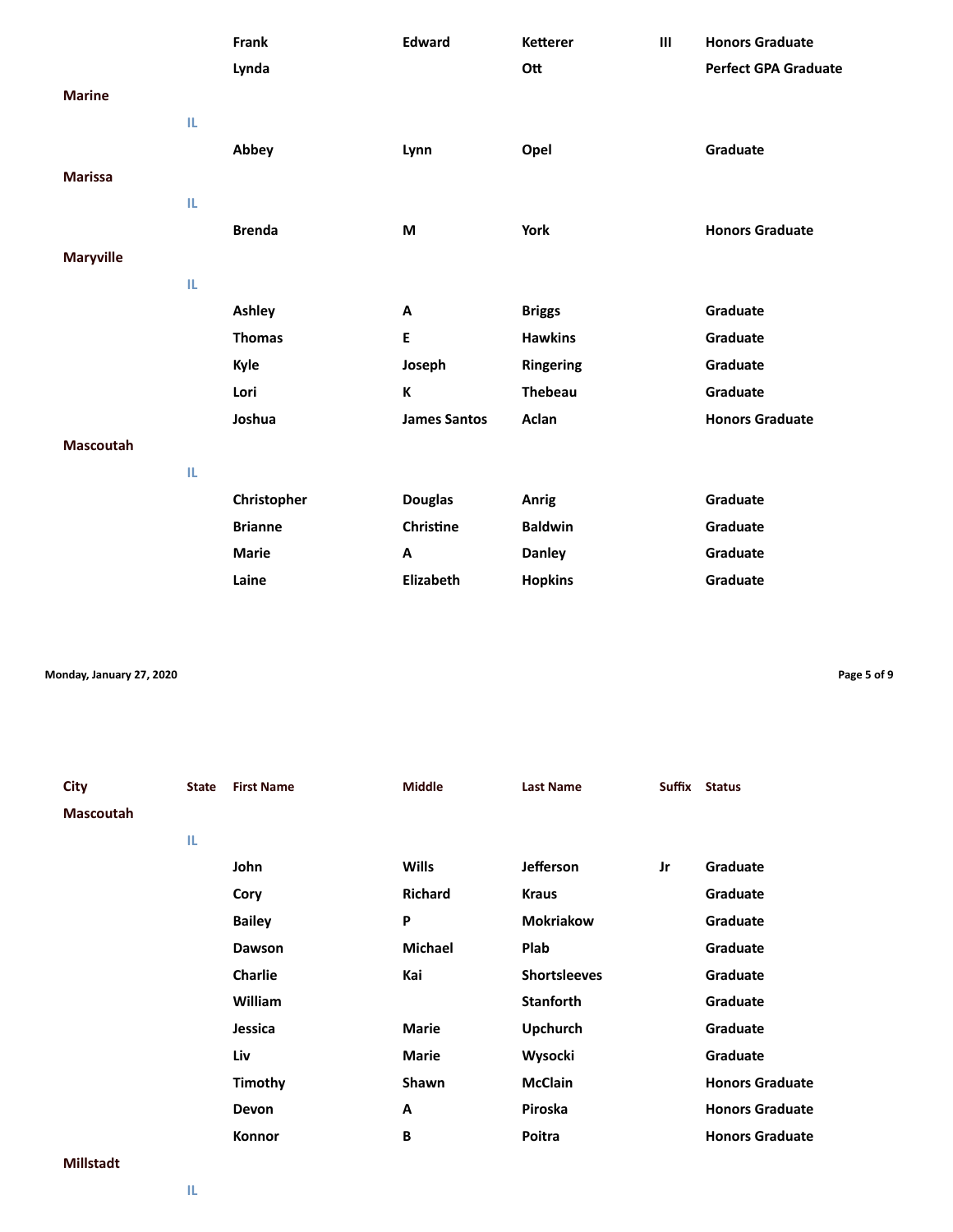|                       |     | <b>Devin</b>     | <b>Michael</b>   | <b>Hubbs</b>             | Graduate                    |
|-----------------------|-----|------------------|------------------|--------------------------|-----------------------------|
|                       |     | <b>Hailey</b>    | <b>Marie</b>     | Jackson                  | Graduate                    |
|                       |     | Ryan             | <b>Nathaniel</b> | <b>Mentzer</b>           | Graduate                    |
|                       |     | <b>Katherine</b> |                  | Nieroda                  | Graduate                    |
|                       |     | <b>Kevin</b>     | <b>Willis</b>    | Shrum                    | <b>Perfect GPA Graduate</b> |
| <b>Mulberry Grove</b> |     |                  |                  |                          |                             |
|                       | IL. |                  |                  |                          |                             |
|                       |     | Logan            | Α                | <b>Childress</b>         | <b>Honors Graduate</b>      |
| <b>Nashville</b>      |     |                  |                  |                          |                             |
|                       | IL. |                  |                  |                          |                             |
|                       |     | Ashley           | ${\sf R}$        | Dodson                   | Graduate                    |
| <b>New Athens</b>     |     |                  |                  |                          |                             |
|                       | IL. |                  |                  |                          |                             |
|                       |     | <b>Adrian</b>    |                  | <b>Hernandez Cordero</b> | Graduate                    |
|                       |     | Benjamin         | Gregory          | <b>Mullett</b>           | <b>Honors Graduate</b>      |
| <b>New Douglas</b>    |     |                  |                  |                          |                             |
|                       | IL. |                  |                  |                          |                             |
|                       |     | Crystal          |                  | <b>Connors</b>           | Graduate                    |
| O'Fallon              |     |                  |                  |                          |                             |
|                       | IL. |                  |                  |                          |                             |
|                       |     | <b>Steven</b>    | M                | <b>Barton</b>            | Graduate                    |
|                       |     | Joel             | Benjamin         | Frye                     | Graduate                    |
|                       |     | Zoe              | Mae              | Hall                     | Graduate                    |
|                       |     | <b>Summer</b>    | Allison          | <b>Horst</b>             | Graduate                    |
|                       |     |                  | Dana             |                          |                             |
|                       |     | Niajah           |                  | Johnson                  | Graduate                    |

**Monday, January 27, 2020 Page 6 of 9**

| City<br>O'Fallon | <b>State</b> | <b>First Name</b> | <b>Middle</b>   | <b>Last Name</b> | <b>Suffix</b> | <b>Status</b>          |
|------------------|--------------|-------------------|-----------------|------------------|---------------|------------------------|
|                  | IL.          |                   |                 |                  |               |                        |
|                  |              | Raul              | Rafael          | <b>Martinez</b>  |               | Graduate               |
|                  |              | Christopher       |                 | Prohaska         |               | Graduate               |
|                  |              | <b>Annabelle</b>  |                 | Thompson         |               | Graduate               |
|                  |              | <b>Michael</b>    | John            | Weaver           |               | Graduate               |
|                  |              | Jenessa           | <b>Michelle</b> | <b>Woodrich</b>  |               | Graduate               |
|                  |              | <b>Danielle</b>   | <b>Denise</b>   | Zuniga           |               | Graduate               |
|                  |              | <b>Maxine</b>     |                 | <b>Blair</b>     |               | <b>Honors Graduate</b> |
|                  |              | Jessica           | <b>Marie</b>    | Haninger         |               | <b>Honors Graduate</b> |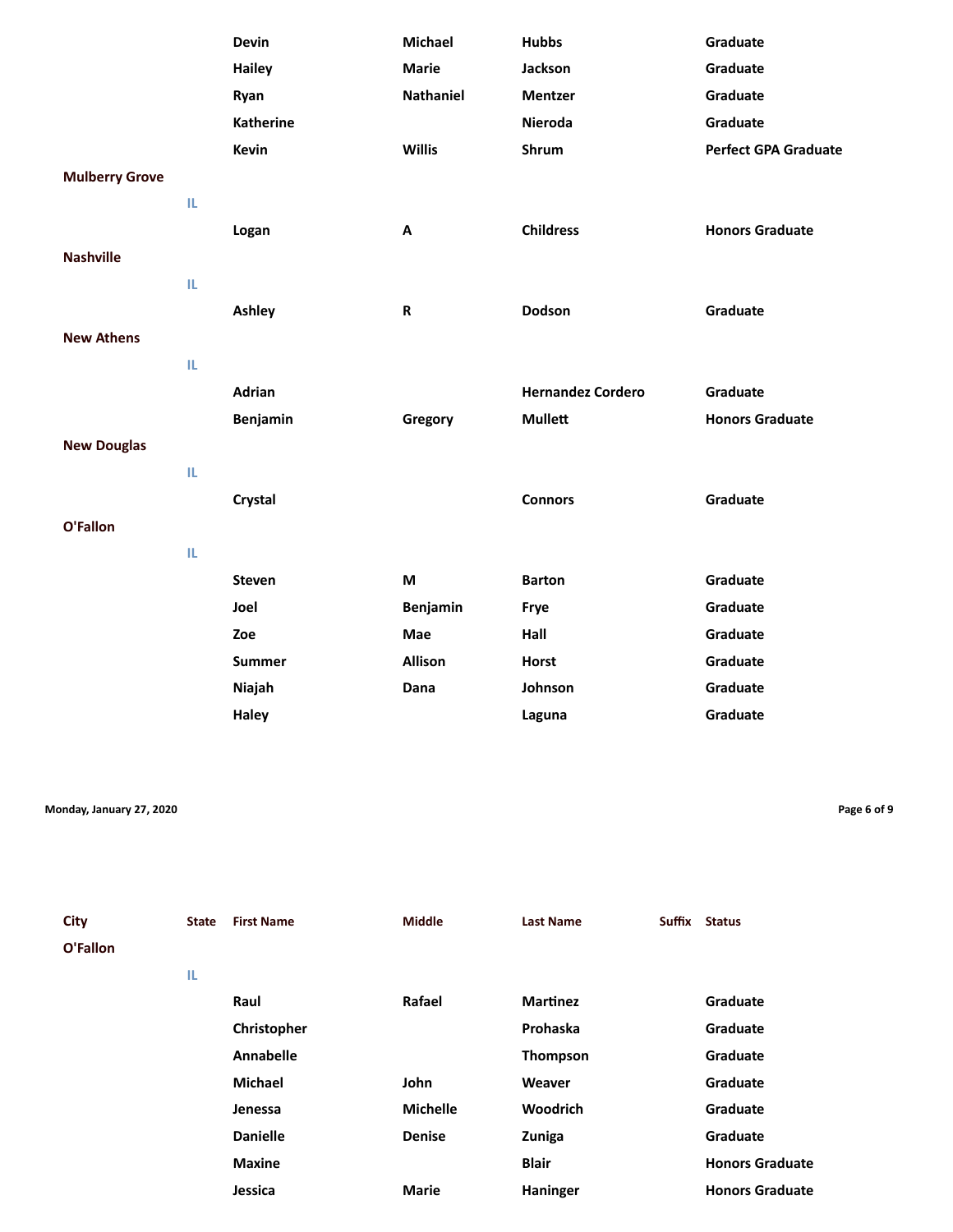|                     |     | <b>Tremayne</b> |                      | <b>Shields</b>    | <b>Honors Graduate</b> |
|---------------------|-----|-----------------|----------------------|-------------------|------------------------|
|                     |     | <b>Katerina</b> | <b>Nicole</b>        | <b>Timpson</b>    | <b>Honors Graduate</b> |
| <b>Pocahontas</b>   |     |                 |                      |                   |                        |
|                     | IL. |                 |                      |                   |                        |
|                     |     | Austin          | James                | Hickam            | Graduate               |
| <b>Red Bud</b>      |     |                 |                      |                   |                        |
|                     | IL. |                 |                      |                   |                        |
|                     |     | <b>Briana</b>   | <b>Elizabeth Kay</b> | <b>Becker</b>     | Graduate               |
|                     |     | Amanda          | Lauren               | Frisch            | Graduate               |
|                     |     | <b>Taylor</b>   | J                    | <b>Fritts</b>     | Graduate               |
|                     |     | Shannon         | <b>Marie</b>         | Ortiz             | <b>Honors Graduate</b> |
| <b>Saint Jacob</b>  |     |                 |                      |                   |                        |
|                     | IL. |                 |                      |                   |                        |
|                     |     | <b>Brendan</b>  | J                    | Evanoff           | Graduate               |
|                     |     | Katelyn         | <b>Michelle</b>      | Gebhart           | Graduate               |
|                     |     | Joseph          | $\mathsf{C}$         | Lawhorn           | Graduate               |
|                     |     | <b>Nicholas</b> | M                    | <b>Muniz</b>      | Graduate               |
|                     |     | Lucas           | Michael              | Turnbull          | Graduate               |
| <b>Saint Libory</b> |     |                 |                      |                   |                        |
|                     | IL. |                 |                      |                   |                        |
|                     |     | Lylee           | Ann                  | Scott             | <b>Honors Graduate</b> |
| <b>Scheller</b>     |     |                 |                      |                   |                        |
|                     | IL. |                 |                      |                   |                        |
|                     |     | Emma            | Rose                 | <b>Banach</b>     | <b>Honors Graduate</b> |
| <b>Scott AFB</b>    |     |                 |                      |                   |                        |
|                     | IL. |                 |                      |                   |                        |
|                     |     | Gabriel         | Jack                 | <b>Byczkowski</b> | Graduate               |
|                     |     | Manny           | <b>Manuel</b>        | Vendrell          | Graduate               |
|                     |     | <b>Matthew</b>  | Scott                | Westbrook         | Graduate               |
| Shiloh              |     |                 |                      |                   |                        |
|                     | IL. |                 |                      |                   |                        |

**Monday, January 27, 2020 Page 7 of 9**

**City State First Name Middle Last Name Suffix Status Shiloh IL Ahmed Alalem Graduate Tracy Constant Constant Long Canadiate Graduate Joyeux Noel Womac Graduate**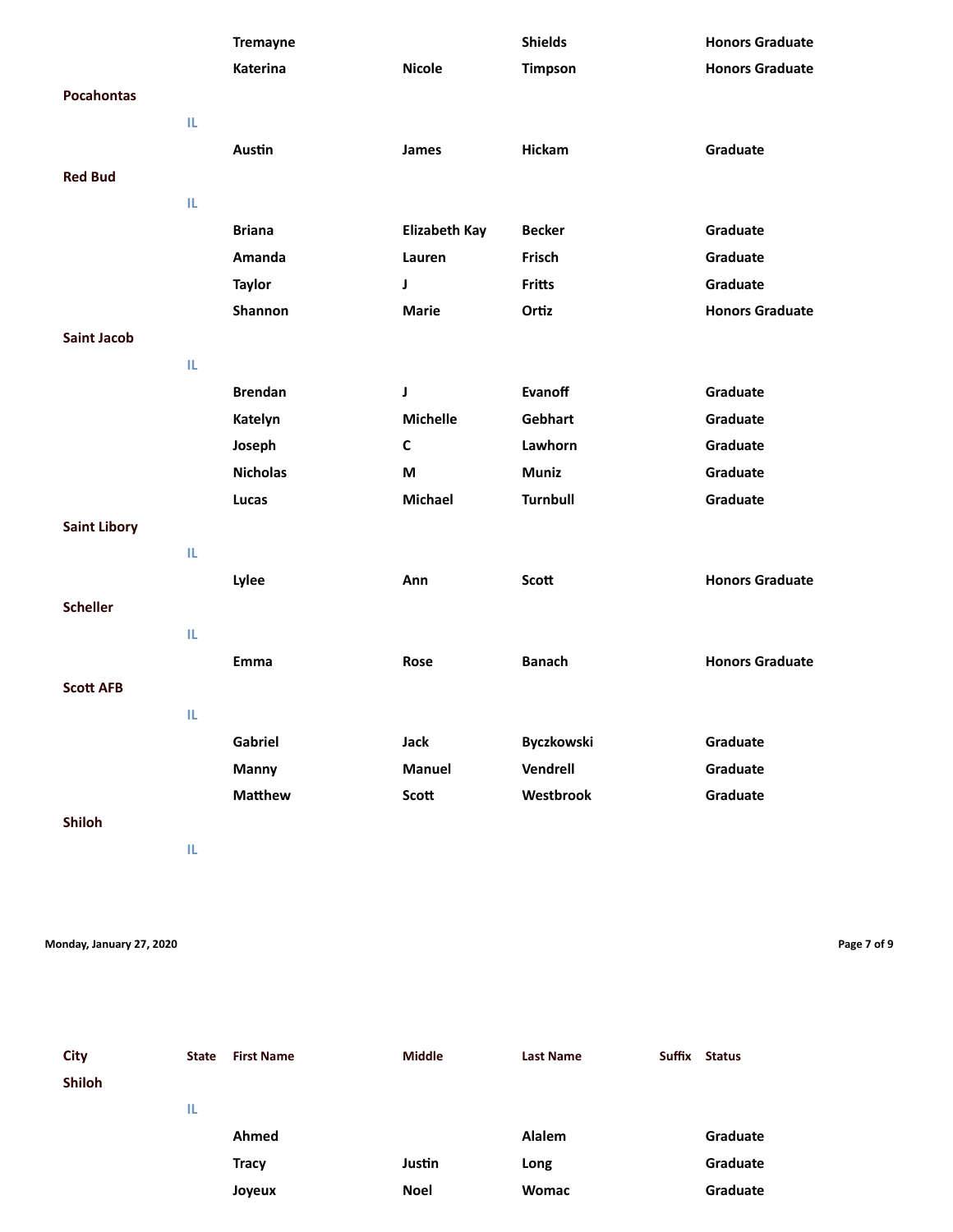|                    |     | Jordan         | <b>Edward</b>           | Flanigan        | <b>Honors Graduate</b>      |
|--------------------|-----|----------------|-------------------------|-----------------|-----------------------------|
|                    |     | <b>Nzinga</b>  | N                       | <b>Rhodes</b>   | <b>Honors Graduate</b>      |
|                    |     | Amy            | <b>Marie</b>            | Yates           | <b>Perfect GPA Graduate</b> |
| <b>Smithton</b>    |     |                |                         |                 |                             |
|                    | IL. |                |                         |                 |                             |
|                    |     | Kaitlyn        | Christine               | <b>Schaefer</b> | Graduate                    |
|                    |     | Kyle           |                         | <b>Schaefer</b> | <b>Honors Graduate</b>      |
| <b>Sparta</b>      |     |                |                         |                 |                             |
|                    | IL. |                |                         |                 |                             |
|                    |     | Angela         | <b>Christine Noe'la</b> | <b>Bockhorn</b> | Graduate                    |
|                    |     | Lindsay        | Rae                     | <b>Bollmann</b> | Graduate                    |
|                    |     | Valerie        | Faith                   | Foster          | Graduate                    |
|                    |     | <b>Brandi</b>  | N                       | Johnson-Rodgers | Graduate                    |
|                    |     | Jayda          | <b>Nicole</b>           | Pearman         | Graduate                    |
| <b>Steeleville</b> |     |                |                         |                 |                             |
|                    | IL. |                |                         |                 |                             |
|                    |     | Andrew         | Wayne                   | Grafton         | Graduate                    |
| Swansea            |     |                |                         |                 |                             |
|                    | IL. |                |                         |                 |                             |
|                    |     | <b>Tristan</b> | Lee                     | <b>Bergman</b>  | Graduate                    |
|                    |     | Kelli          | Jane                    | Coughlin        | Graduate                    |
|                    |     | <b>Alexis</b>  | <b>Nicole</b>           | <b>Manley</b>   | Graduate                    |
|                    |     | <b>Daniel</b>  | J                       | <b>Neff</b>     | Graduate                    |
|                    |     | <b>Bailey</b>  | Ann                     | Schneebeli      | Graduate                    |
|                    |     | Elizabeth      | <b>Marie</b>            | <b>Sheary</b>   | Graduate                    |
|                    |     | LaDonna        | D                       | <b>Sintrail</b> | Graduate                    |
|                    |     | <b>Alexis</b>  | Jo                      | Warnecke        | Graduate                    |
|                    |     | Jonathan       |                         | <b>DeRousse</b> | <b>Honors Graduate</b>      |
|                    |     | Germaine       | D                       | Gage            | <b>Honors Graduate</b>      |
|                    |     | Zanae          | Dahyanah                | Hall            | <b>Honors Graduate</b>      |
|                    |     | Gregory        | D                       | <b>Moore</b>    | <b>Honors Graduate</b>      |
|                    |     | <b>James</b>   |                         | <b>Miles</b>    | <b>Perfect GPA Graduate</b> |
|                    |     | Gregory        | Aaron                   | Mitchell        | <b>Perfect GPA Graduate</b> |
| <b>Trenton</b>     |     |                |                         |                 |                             |
|                    | IL. |                |                         |                 |                             |
|                    |     | Ryan           | Errol                   | Rottman         | Graduate                    |
|                    |     |                |                         |                 |                             |

**Monday, January 27, 2020 Page 8 of 9**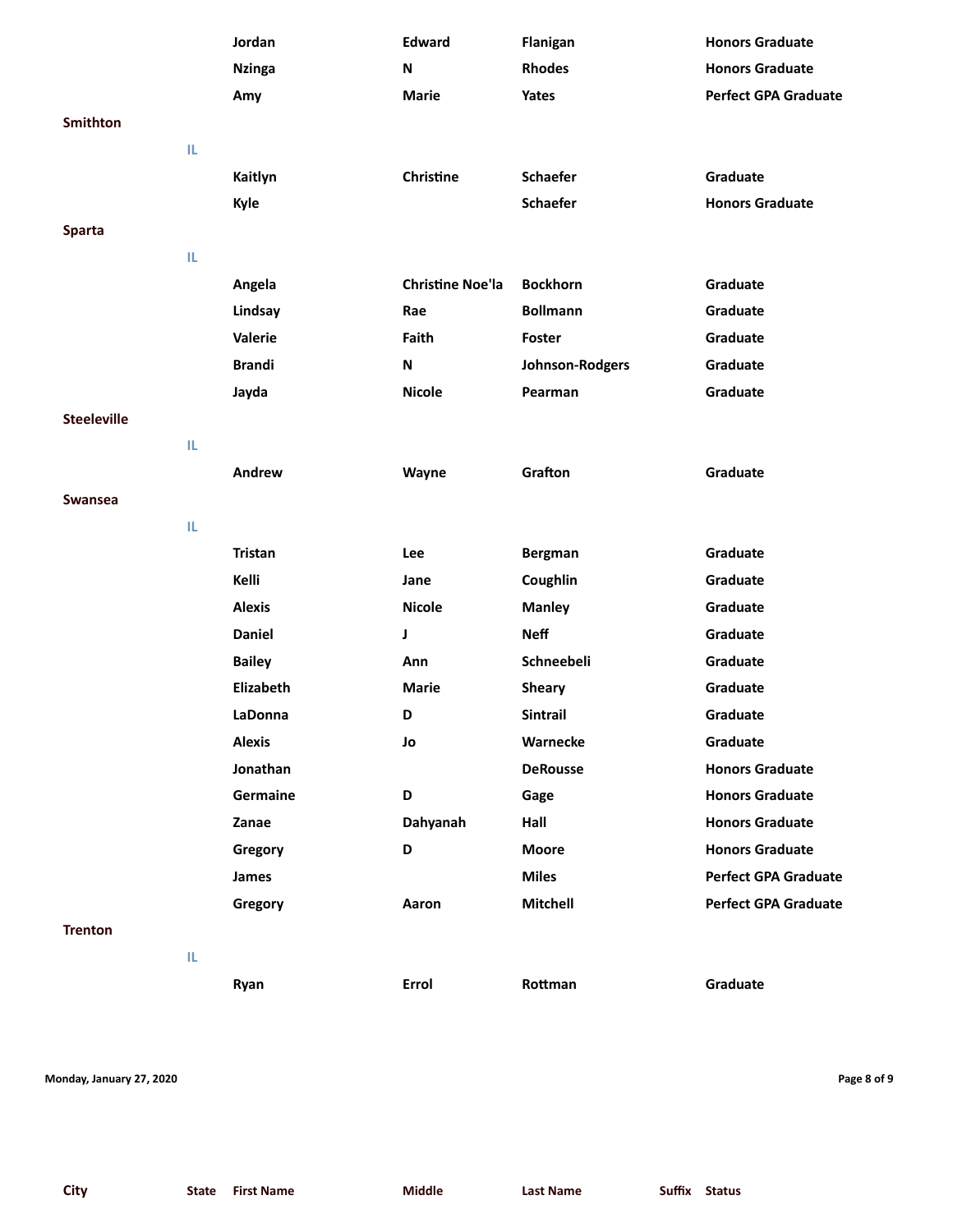**Troy**

**IL**

|          | ш         |                  |                  |                   |                             |
|----------|-----------|------------------|------------------|-------------------|-----------------------------|
|          |           | Sarah            | Ann              | <b>Blotevogel</b> | Graduate                    |
|          |           | <b>Callie</b>    | <b>Michelle</b>  | Roche             | Graduate                    |
|          |           | Megan            | Rae              | <b>Bailey</b>     | <b>Honors Graduate</b>      |
|          |           | <b>Savanna</b>   | Lynn             | <b>Bowling</b>    | <b>Honors Graduate</b>      |
|          |           | <b>Alexis</b>    |                  | <b>Martinez</b>   | <b>Honors Graduate</b>      |
|          |           | Kathryn          |                  | <b>Benhoff</b>    | <b>Perfect GPA Graduate</b> |
|          |           | <b>Abigail</b>   | Elizabeth        | <b>Meseke</b>     | <b>Perfect GPA Graduate</b> |
| Valmeyer |           |                  |                  |                   |                             |
|          | IL.       |                  |                  |                   |                             |
|          |           | Jacob            | W                | Wilson            | Graduate                    |
|          |           | <b>Bailey</b>    | <b>Catherine</b> | <b>Maloney</b>    | <b>Honors Graduate</b>      |
| Waterloo |           |                  |                  |                   |                             |
|          | IL.       |                  |                  |                   |                             |
|          |           | Sidney           | Rose             | <b>Ballhausen</b> | Graduate                    |
|          |           | Megan            |                  | <b>Dauphin</b>    | Graduate                    |
|          |           | <b>Aubrey</b>    | Lynn             | <b>Davis</b>      | Graduate                    |
|          |           | Evan             |                  | Feeney            | Graduate                    |
|          |           | Timothy          | Michael          | Gottman           | Graduate                    |
|          |           | Willey           | E                | Hulett            | Graduate                    |
|          |           | <b>Ethan</b>     | James            | Lewis             | Graduate                    |
|          |           | <b>Kristy</b>    | J                | <b>Milburn</b>    | Graduate                    |
|          |           | <b>Makenzie</b>  |                  | Pate              | Graduate                    |
|          |           | Crystal          | <b>Marie</b>     | <b>Schultz</b>    | Graduate                    |
|          |           | Ty               | Joseph           | Shylanski         | Graduate                    |
|          |           | <b>Alexander</b> | Joseph           | <b>Touchette</b>  | Graduate                    |
|          |           | <b>Teresa</b>    |                  | <b>Brunnelson</b> | <b>Honors Graduate</b>      |
|          |           | Zachary          | <b>Tyler</b>     | <b>Mcnealy</b>    | <b>Honors Graduate</b>      |
|          |           | Kane             |                  | Osterhage         | <b>Honors Graduate</b>      |
| Willard  |           |                  |                  |                   |                             |
|          | <b>MO</b> |                  |                  |                   |                             |
|          |           | Cameron          | <b>Blake</b>     | <b>Morris</b>     | Graduate                    |